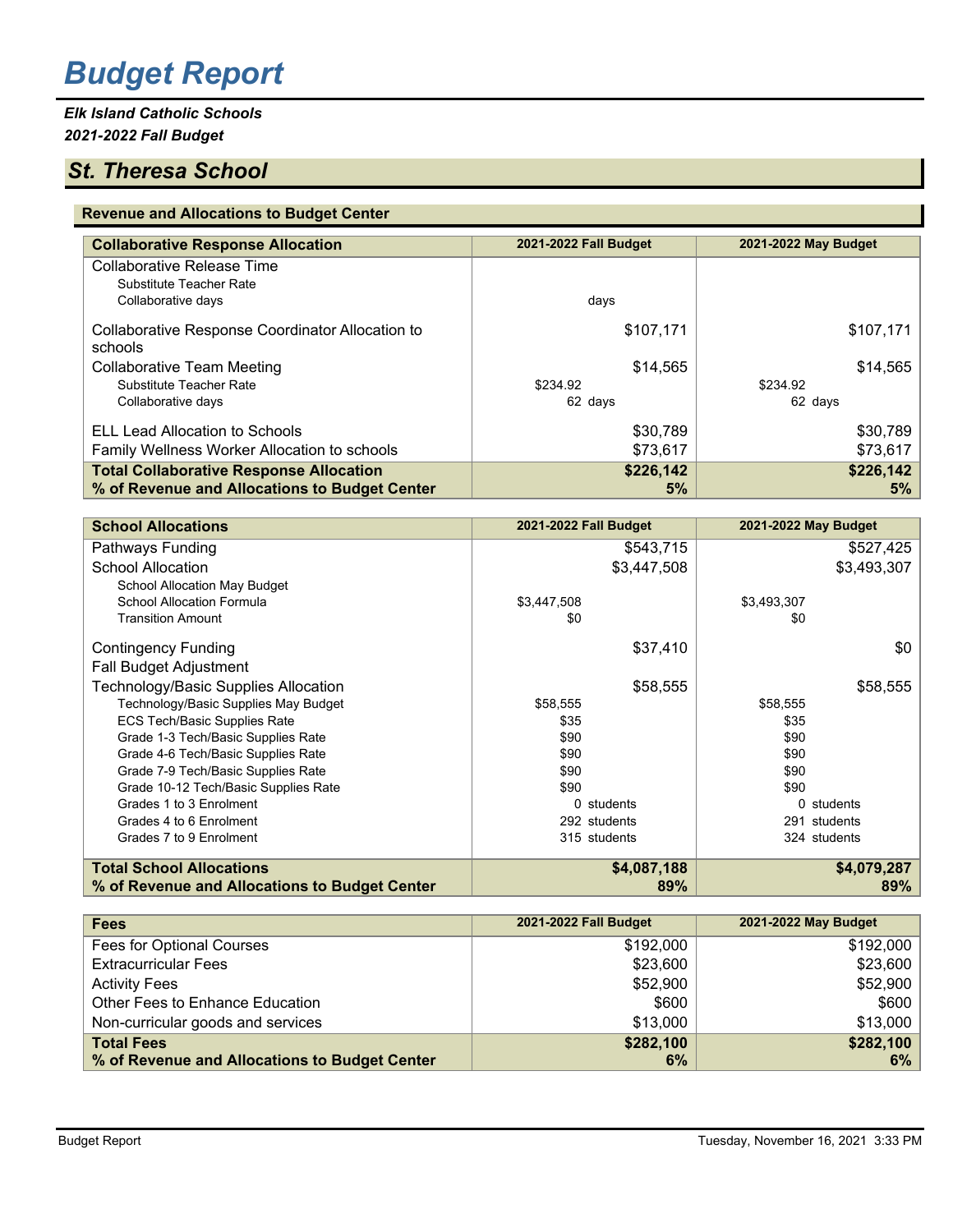| <b>Other School Generated Fund Revenues</b>       | 2021-2022 Fall Budget | 2021-2022 May Budget |
|---------------------------------------------------|-----------------------|----------------------|
| <b>Fundraising Revenues</b>                       | \$8,000               | \$8,000              |
| <b>Donation Revenues</b>                          | \$4,000               | \$4,000              |
| <b>Other Sales and Services</b>                   | \$6,500               | \$6,500              |
| <b>Total Other School Generated Fund Revenues</b> | \$18,500              | \$18,500             |
| % of Revenue and Allocations to Budget Center     | 0%                    | $0\%$                |

# **Total Revenue and Allocations to Budget Center \$4,613,930 \$4,613,930 \$4,606,029**

| <b>Expenditures</b>       |                       |                      |
|---------------------------|-----------------------|----------------------|
| <b>Certificated</b>       | 2021-2022 Fall Budget | 2021-2022 May Budget |
| <b>Total Certificated</b> | \$3,317,252           | \$3,355,491          |
| % of Expenditures         | 72%                   | 73%                  |
|                           |                       |                      |

| <b>Uncertificated</b>  | 2021-2022 Fall Budget | 2021-2022 May Budget |
|------------------------|-----------------------|----------------------|
| ∣ Total Uncertificated | \$803,905             | \$766,265            |
| % of Expenditures      | 17%                   | 17%                  |

| <b>Expenses</b>                                                           | 2021-2022 Fall Budget | 2021-2022 May Budget |
|---------------------------------------------------------------------------|-----------------------|----------------------|
| Certificated Sub Cost - School Paid PD and<br>Collaboration               | \$35,616              | \$35,616             |
| Certificated Sub Costs - Collaborative Days<br>Collaborative Release Time | \$14,565              | \$14,565             |
| <b>Collaborative Team Meeting</b>                                         | \$14,565              | \$14,565             |
| Certificated Substitute Cost - Illness and Personal                       | \$43,695              | \$43,695             |
| Substitute Teacher Rate                                                   | \$234.92              | \$234.92             |
| Days per teacher for personal days                                        | 2.00 days/teacher     | 2.00 days/teacher    |
| Days per teacher school paid illness                                      | 4.00 days/teacher     | 4.00 days/teacher    |
| <b>Teacher Count</b>                                                      | 31 count              | 31 count             |
| <b>Casual Staff and Overtime</b>                                          | \$1,950               | \$1,950              |
| Noon Hour Supervision                                                     | \$820                 | \$820                |
| <b>Professional Development</b>                                           | \$10,900              | \$10,900             |
| <b>Phones and Communications</b>                                          | \$3,222               | \$3,222              |
| <b>Public Engagement</b>                                                  | \$2,216               | \$2,232              |
| <b>Travel and Meals</b>                                                   | \$1,600               | \$2,400              |
| <b>Pupil Transportation</b>                                               | \$2,000               | \$2,000              |
| <b>Equipment Maintenance</b>                                              | \$2,000               | \$2,000              |
| <b>Technology Leasing Costs</b>                                           | \$1,000               | \$1,000              |
| <b>Printing and Copier Costs</b>                                          | \$13,000              | \$13,000             |
| <b>Facility Rental</b>                                                    | \$2,170               | \$2,170              |
| <b>Membership Dues</b>                                                    | \$1,790               | \$1,790              |
| <b>Supplies</b>                                                           | \$42,592              | \$31,276             |
| <b>Permanent Books</b>                                                    | \$2,000               |                      |
| <b>Permenant Books</b>                                                    |                       | \$2,000              |
| Software Purchase and Liscencing                                          | \$2,574               | \$2,574              |
| Furniture, Technology and Equipment Purchases                             | \$8,463               | \$10,462             |
| <b>Total Expenses</b>                                                     | \$192,173             | \$183,672            |
| % of Expenditures                                                         | 4%                    | 4%                   |
|                                                                           |                       |                      |
| <b>Transfers</b>                                                          | 2021-2022 Fall Budget | 2021-2022 May Budget |